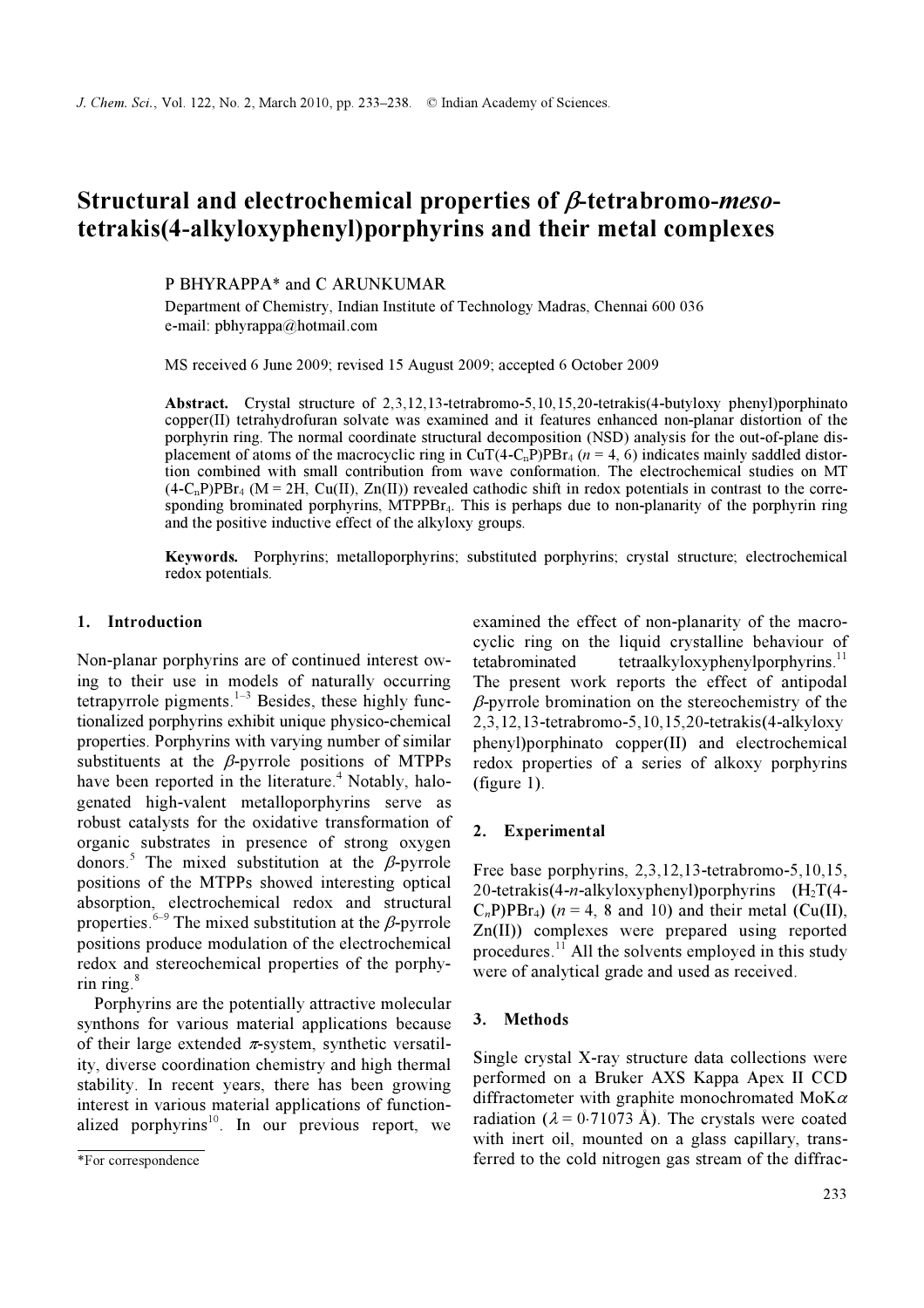tometer, and crystal data was collected at 173 K. The reflections with  $I > 2\sigma(I)$  were employed for structure solution and refinement. The  $SIR92<sup>12</sup>$ (WINGX32) program was used for solving the structure by direct methods. Successive Fourier synthesis was employed to complete the structures after full matrix least-squares refinement on  $|F|^2$  using SHELXL97<sup>13</sup> software. Fourier syntheses led to the location of all the non-hydrogen atoms. For the structure refinement, all data were used including negative intensities. Non-hydrogen atoms were refined with anisotropic thermal parameters. All the hydrogen atoms in the porphyrin structure could be located in the difference map. However, the hydrogen atoms were geometrically relocated at chemically meaningful positions and were given riding model refinement. Crystals of CuT(4-C<sub>n</sub>P)PBr<sub>4</sub> ( $n = 4$ , 6) were grown at room temperature by diffusion of methanol vapour to the solution of the porphyrin in tetrahydrofuran over a period of five days.

Crystal structure of  $CuT(4-C_4P)PBr_4\cdot THF$ complex:  $C_{64}H_{64}N_4O_5Br_4Cu$ ,  $Mr = 1352.37$ , crystal<br>dimensions: 0.2 u.0.2 u.0.2 mm, haven mesosalinia dimensions:  $0.3 \times 0.2 \times 0.2$  mm, brown, monoclinic, space group,  $P2_1/c$ , a = 18⋅5355 (11) Å, b = 16⋅8498 (10) Å,  $c = 18.0802$  (10) Å,  $\beta = 97.674$  (3)°,  $v =$ 5596⋅2 (6) Å<sup>3</sup>, Z = 4.  $d_{\text{calc}} = 1.605 \text{ mg/m}^3$ , (MoK<sub>α</sub>) = 0.71072 Å 0.3770 B1 0.000 ALL = 0.000 0.000 mg/m<sup>3</sup> 0⋅71073 Å,  $\theta_{\text{max}} = 27.7$ °, R1 = 0⋅0804;  $W_{R2} = 0.2090$ for 62069, 9610 unique reflections.

Crystal structure of  $CuT(4-C<sub>6</sub>P)PBr<sub>4</sub>·THF$  complex:  $C_{72}H_{80}N_4O_5Br_4Cu$ , Mr = 1464⋅58, crystal dimensions:  $0.26 \times 0.23 \times 0.21$  mm, brown, monoclinic, space group,  $P2_1/c$ ,  $a = 19.413$  (3) Å,  $b = 17.559$  (3)



Figure 1. Chemical structures of brominated alkyloxyporphyrins and their metal complexes.

Å,  $c = 18.765$  (3) Å,  $\beta = 91.917$  (7)°,  $v = 6393.3$ (17) Å<sup>3</sup>,  $Z = 4$ .  $d_{\text{calc}} = 1.522 \text{ mg/m}^3$ ,  $(MoK_{\alpha}) =$ 0⋅71073 Å,  $\theta_{\text{max}} = 26.5^\circ$ , R1 = 0⋅0820;  $W_{R2} = 0.2179$ for 58795, 11524 unique reflections.

 The crystallographic data (excluding structure factors) of the  $CuT(4-C_4P)PBr_4$ ·THF and  $CuT$  $(4-C_6P)PBr_4$ ·THF complexes have been deposited with the Cambridge Crystallographic Data Centre as supplementary publication number CCDC 663139 and CCDC 639835, respectively. Copies of the data can be obtained, free of charge, on application to The Director, CCDC, 12 Union Road, Cambridge CB2 1EZ, UK. (Fax: +44 (0) 1223 336033 or e-mail: deposit@ccdc.cam.ac.uk).

 Cyclic voltammetric measurements on the porphyrins were performed using CH instruments (USA) model 660B. The three electrode electrochemical cell assembly employed is described elsewhere.<sup>8a</sup> The concentrations of the porphyrins employed were ~1⋅0 mM. All the measurements were performed at 298 K in  $CH<sub>2</sub>Cl<sub>2</sub>$  under argon atmosphere using 0⋅1 M tetrabutylammonium hexafluorophosphate, TBAHFP as the supporting electrolyte.

#### 4. Results and discussion

The crystal structure of non-mesogenic, CuT  $(4\text{-}OC_4P)PBr_4$  and mesogenic,  $CuT(4'\text{-}OC_6P)PBr_4$ complexes have been examined. The ORTEP diagrams of both complexes showing the top, side views and also the mean plane displacement of atoms are shown in figures 2 and 3. Both the Cu(II) complexes showed four coordinate geometry with a lattice THF solvate. The selected bond lengths and geometrical parameters of the  $CuT(4-OC<sub>n</sub>P)PBr<sub>4</sub>$ THF  $(n = 4, 6)$  structures are listed in table 1. In our earlier report, we have examined the crystal structure of  $CuT(4-OC_6P)PBr_4$ ·THF complex.<sup>11</sup> For comparison, the reported  $ZnTPPBr_4(CH_3OH)$ ·DMF structure is also incorporated to the table 1. Interestingly, Cu–N bonds are longer than the Cu–N′ bond distances indicating the decreased electron density of the pyrrollic nitrogens bearing  $\beta$ -pyrrole bromo groups. The observed core Cu–N bond distances are comparable to the data reported for CuTPP (1⋅981  $(7)$  Å)<sup>14</sup>, 2, 3, 7, 8, 12, 13, 17, 18-octabromo-5, 10, 15, 20-tetrakis (2, 3, 4, 5, 6-pentafluorophenyl) porphinato copper(II)  $(1.971 (6)$  Å)<sup>15</sup> and 2, 3, 7, 8, 12, 13, 17, 18-octabromo-5, 10, 15, 20-tetrakis(2,6 dibromo-3,5-dimethoxy phenyl)porphinato copper(II)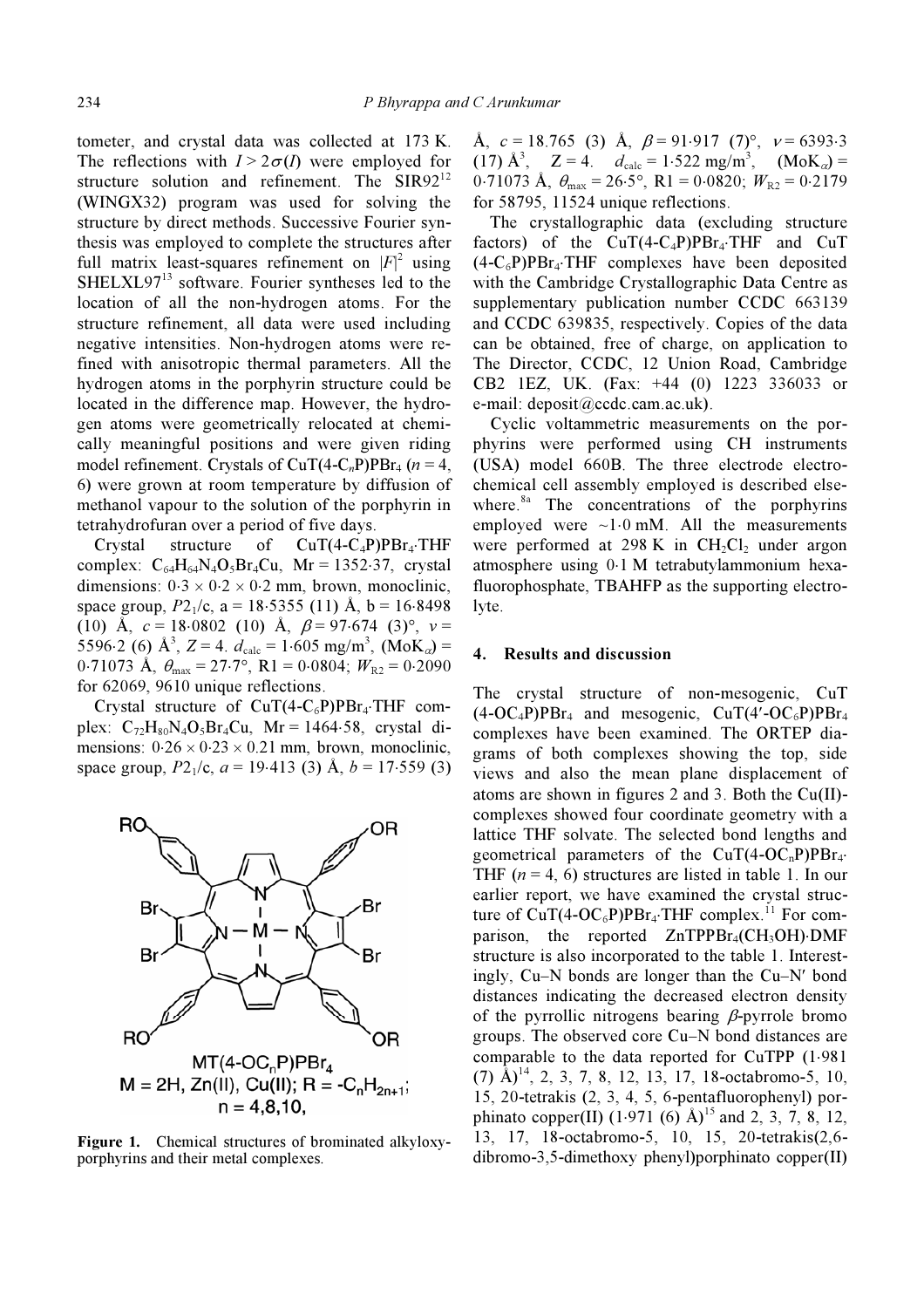(CH<sub>3</sub>OH) complex  $(1.984 \cdot 6)$  Å)<sup>16</sup> structures. The difference in Cu–N distances may be caused by the in-plane elongation of the porphyrin core induced by the peripheral substituents.<sup>17</sup> The  $C_b - C_b$  bond lengths of the pyrrole with the bromo groups are longer in bond lengths relative to the other unbrominated pyrrole  $\overline{C_b}'$ – $C_b'$  bond lengths. The repulsive interaction between the bromo groups at the  $\beta$ -pyrrole positions pushes the *meso*-phenyl groups



Figure 2. ORTEP diagram of  $CuT(4-OC_4P)PBr_4\cdot THF$ complex. (a) Top view, (b) side on view of the macrocyclic ring (thermal ellipsoids shown at 40% probability). (c) Mean plane deviation (in  $\AA$ ) of atoms from the plane formed by the 24-atom core (esd's,  $0.005 \text{ Å}$ ).

towards the unsubstituted pyrroles. This induces relaxation in steric strain leading to  $C_b - C_b > C_b' - C_b'$ and  $C_a - C_m - C_{ph} > C_a' - C_m - C_{ph}$  (table 1). Similar trend was observed for  $ZnTPPBr_4(CH_3OH) \cdot DMF$ structure.<sup>18</sup>

 Figure 2c shows the magnitude of displacement of 24-atom core of the macrocyclic ring. For both the structures, the pyrrole rings are alternatively tilted up and down relative to the 24-atom mean plane. As shown in figure 2, the *meso*-carbons are slightly twisted along the M–N axes. The bond lengths and bond angles of the 24-atom porphyrin core are not significantly altered relative to that reported for the corresponding  $ZnTPPBr<sub>4</sub>(THF)$  complex<sup>19</sup>. The displacement of  $\beta$ -pyrrole carbons from the mean plane formed by the 24-atom core for  $CuT(4-OC_4P)PBr_4$ and  $CuT(4-OC_6P)PBr_4$  are  $\pm 0.57 \text{ Å}$ ,  $\pm 0.59 \text{ Å}$ , respectively. These values are higher than that reported for five-coordinated ZnTPPBr<sub>4</sub>(CH<sub>3</sub>OH)⋅ DMF complex (0⋅40 Å). Furthermore, the mesocarbons show a minimal displacement from the mean plane with an average displacement of  $\pm 0.038$  Å,  $\pm 0.034$  Å, respectively for CuT(4- $OC_4P)PBr_4$  and  $CuT(4-OC_6P)PBr_4$  structures and that are similar to that of  $ZnTPPBr<sub>4</sub>$  structures.<sup>18,19</sup> The normal coordinate structural decomposition (NSD) analysis for the out-of-plane displacement atoms of the macrocyclic ring in both the structures was performed using reported procedure.<sup>20</sup> Both the structures indicate mainly saddled  $(B_{2u})$  conformation (86%) combined with wave  $(E_g(x), E_g(y))$  conformation (10%) of the macrocyclic rings. The nonplanar distortion observed for the  $CuT(4-OC<sub>n</sub>P)PBr<sub>4</sub>$  $(n = 4, 6)$  are lower in contrast to highly sterically



Figure 3. Cyclic voltammogram of  $ZnT(4-C_{10}P)PBr<sub>4</sub>$ complex in  $CH_2Cl_2$  containing 0⋅1 M TBAHFP with a scan rate of 100 mV/s at 298 K.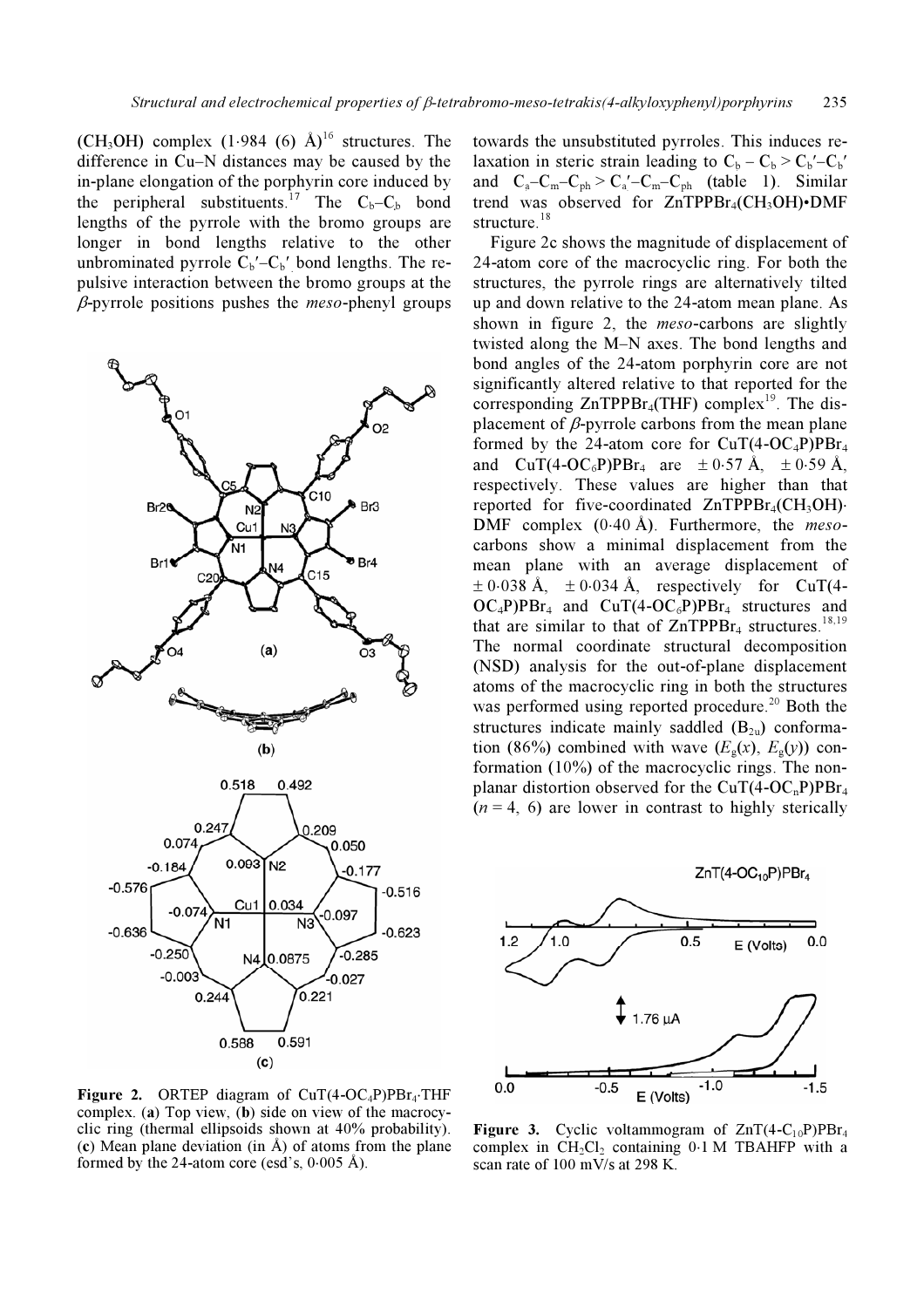

Table 1. Selected bond lengths and geometrical parameters of  $\beta$ -brominated tetraalkyloxyphenylporphyrins.

|                           | $CuT(4-OC_4P)PBr_4.THF$ |           | $CuT(4-OC6P)PBr4$ . THF $ZnTPPBr4 (CH3OH)$ . DMF <sup>a</sup> |  |
|---------------------------|-------------------------|-----------|---------------------------------------------------------------|--|
| Bond length $(A)$         |                         |           |                                                               |  |
| $M-N$                     | 2.040(8)                | 2.030(6)  | 2.115(3)                                                      |  |
| $M-N'$                    | 1.965(8)                | 1.954(7)  | 2.026(3)                                                      |  |
| $N-C_a$                   | 1.379(12)               | 1.379(10) | 1.375(4)                                                      |  |
| $N'-C_a'$                 | 1.383(12)               | 1.380(10) | 1.370(4)                                                      |  |
| $C_a-C_b$                 | 1.452(14)               | 1.436(11) | 1.448(5)                                                      |  |
| $C_a' - C_b'$             | 1.440(14)               | 1.422(11) | 1.446(4)                                                      |  |
| $C_{\rm b}$ - $C_{\rm b}$ | 1.355(14)               | 1.367(12) | 1.350(5)                                                      |  |
| $C_b' - C_b'$             | 1.331(14)               | 1.349(11) | 1.344(5)                                                      |  |
| $C_a-C_m$                 | 1.388(14)               | 1.413(11) | 1.409(4)                                                      |  |
| $C_a'$ – $C_m$            | 1.389(14)               | 1.391(11) | 1.401(5)                                                      |  |
| $\Delta C_{\rm b}$ (Å)    | 0.57                    | 0.59      | 0.40                                                          |  |
| Bond angle $(°)$          |                         |           |                                                               |  |
| $C_a-N-C_a$               | 108.5(8)                | 105.7(7)  | 108.2(3)                                                      |  |
| $C_a' - N' - C_a'$        | 105.9(8)                | 106.3(6)  | 106.8(3)                                                      |  |
| $C_a-C_m-C_{\rm Ph}$      | 120.5(9)                | 121.2(8)  | 119.7(3)                                                      |  |
| $C_a'$ – $C_m$ – $C_{Ph}$ | 116.3(9)                | 115.8(7)  | 115.8(3)                                                      |  |
| $C_a-C_b-Br1(Br4)$        | 129.5(7)                | 131.4(7)  | 129.6(3)                                                      |  |
| $C_a-C_b-Br2(Br3)$        | 128.9(7)                | 129.5(8)  | 129.2(2)                                                      |  |

a Data taken from ref. 18

crowded β-octabrominated tetraarylporphyrins reported in the literature.<sup>4</sup>

In case of  $CuT(4-OC<sub>n</sub>P)PBr<sub>4</sub>·THF$  structures, the peripheral alkoxy groups show some positional disorder for the carbon atoms. In  $CuT(4-OC_4P)PBr_4$ structure, all the four alkyl chains showed a moderately bent structure while in case of  $CuT(4-OC<sub>6</sub>P)$ PBr<sub>4</sub> structure, the two opposite chains are bent and other two chains show fairly linear geometry. The meso-phenyl rings are almost planar with an average dihedral angle of  $66·1(2)°$  and  $70.5(2)°$  to the mean plane of the 24-atom core for  $CuT(4-OC_4P)PBr_4$  and  $CuT(4-OC<sub>6</sub>P)PBr<sub>4</sub>$  structures, respectively. Moreover, the adjacent bromo groups of the same pyrrole ring are tilted up and down from the mean plane of

the pyrrole rings to prevent steric repulsion between them. In case of  $CuT(4-OC_4P)PBr_4.THF$  complex, the intermolecular close contacts show  $\beta$ -pyrrole bromide interaction with the phenyl carbon of the adjacent molecule via  $C13-Br4$ ... $C64 = 3.355(9)$  Å  $(C-Br... \pi)$  interactions and Br…O (Br3... O5 = 2⋅949(13) Å contacts. Similarly,  $CuT(4-OC<sub>6</sub>P)PBr<sub>4</sub>$ . THF complex shows  $C-H...Br (C31-H31A...Br3 =$ 2⋅76 A) hydrogen bonding and C65–H65B…  $Q_4 = 2.45$  Å and Br2… $Q_5 = 2.986(12)$  Å contacts. Such intermolecular contacts are reported in the literature.<sup>21</sup> The increase in distortion of the porphyrin rings in these systems is possibly arise from the core Cu(II) ion and the intermolecular interactions. Earlier crystal structure of the  $H_2T(4-OC_4P)PBr_4^{22}$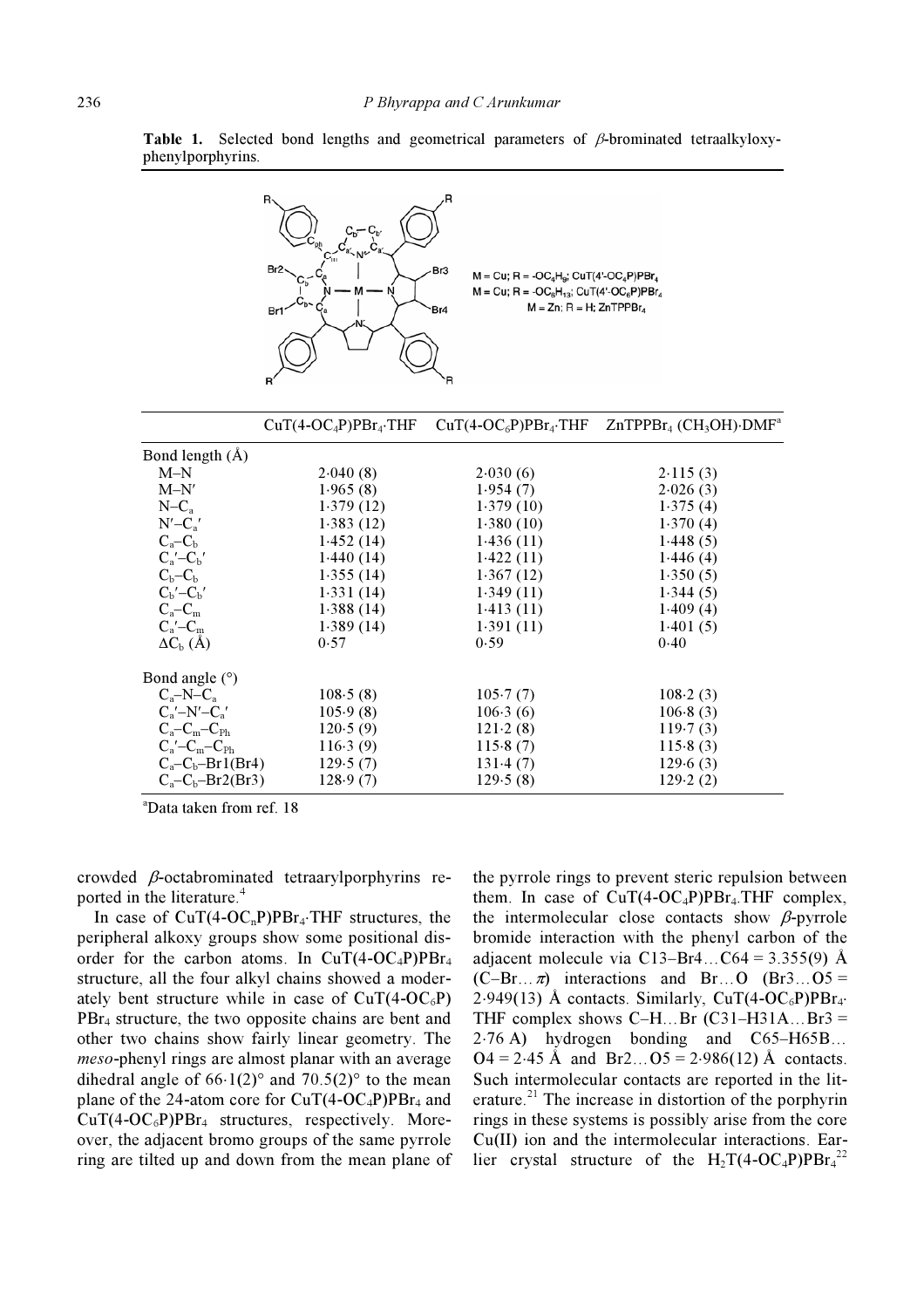|                         | Oxidation |                | Reduction       |              |                      |                            |
|-------------------------|-----------|----------------|-----------------|--------------|----------------------|----------------------------|
| Porphyrin               | I         | $\mathbf{I}$   | I               | $\mathbf{I}$ | $\Delta E_{1/2}$ (V) | $Q(0,0)$ (eV) <sup>c</sup> |
| $H_2TPPBr_4$            |           | 1060           | 1160            | $-900$       | $-1.96$              | 1.81                       |
| $H_2T(4-OC_4P)PBr_4$    | 845       | 980            | $-910$          | $-1050$      | 1.76                 | 1.76                       |
| $H_2T(4-OC_8P)PBr_4$    | 840       | 985            | $-890$          | $-1020$      | 1.73                 | 1.77                       |
| $H_2T(4-OC_{10}P)PBr_4$ | 840       | 985            | $-900$          | $-1040$      | 1.74                 | 1.77                       |
| ZnTPPBr <sub>4</sub>    | 930       | 1100           | $-1080$         | $-1300$      | 2.01                 | 2.03                       |
| $ZnT(4-OC_4P)PBr_4$     | 795       | 1020           | $-1070$         | $-1345$      | 1.86                 | 2.05                       |
| $ZnT(4-OC_8P)PBr_4$     | 785       | 1010           | $-1100$         | $-1360$      | 1.88                 | 2.04                       |
| $ZnT(4-OC_{10}P)PBr_4$  | 800       | 1015           | $-1135^{\rm b}$ | $-1330$      | 1.93                 | 2.04                       |
| CuTPPBr <sub>4</sub>    | 1020      | 1450           | $-1010$         | $-1240$      | 2.03                 | 2.08                       |
| $CuT(4-OC_4P)PBr_4$     | 860       | $1355^{\rm b}$ | $-985$          | $-1080$      | 1.85                 | d                          |
| $CuT(4-OC_8P)PBr4$      | 825       | 1050           | $-1060$         | $-1240$      | 1.89                 | 2.06                       |
| $CuT(4-OC_{10}P)PBr_4$  | 895       | 1365           | $-1020^{\rm b}$ | $-1290$      | 1.91                 | 2.06                       |

Table 2. Electrochemical redox potentials<sup>a</sup> of tetrabrominated tetra(4-alkyloxy phenyl) porphyrins and their metal complexes.

<sup>a</sup>Error:  $\pm 10$  mV; <sup>b</sup>irreversible;  $\Delta E_{1/2} = I_{\text{oxn}} - I_{\text{redn}}$ ; Q(0, 0), longest wavelength band; d,  $Q(0, 0)$  band not observable

revealed enhanced distortion when compared to nearly planar  $H_2$ TPPBr<sub>4</sub> structure.<sup>23</sup>

 Electrochemistry of a wide variety of MTPPs bearing  $\beta$ -pyrrole substituents has been reported in the literature.<sup>24</sup> The redox potentials of the porphyrin  $\pi$ -system are influenced by the non-planar conformation, core metal ion and the peripheral substituents. In an effort to examine the role of tetraalkyloxy substituents on the electrochemical redox potentials, a few MT(4-OC<sub>n</sub>P)PBr<sub>4</sub> (M = 2H, Cu(II), Zn(II)) derivatives have been studied by cyclic voltammetry. Figure 3 shows the cyclic voltammograms of  $ZnT(4-OC_{10}P)PBr_4$  complex. Table 2 lists the electrochemical data for the  $MT(4-OC<sub>n</sub>P)$ PBr4 derivatives. Under similar conditions, the corresponding MTPPBr4 were also examined and the observed potentials of MTPPB $r_4$  are similar to the reported values.<sup>18,25,26</sup> MT(4-OC<sub>10</sub>P)PBr<sub>4</sub>s exhibited two successive one-electron electrochemical redox potentials. These potentials are found to be reversible and involve one electron process. Interestingly, the MT(4-OC<sub>n</sub>P)PBr<sub>4</sub> derivatives exhibited approximately  $\sim$ 50–200 mV cathodic shift in the first ring oxidation and 30–80 mV in first ring reduction potentials relative to the corresponding MTPPBr4 derivatives. Cu(II) derivatives showed easier reduction and difficulty in oxidation when compared to corresponding Zn(II) derivatives indicating the role of electronegativity of the core metal ion. The ease of first ring redox potentials may be attributed to the electron donor alkoxy groups at the peripheral posi-

tions and non-planarity of the porphyrin ring. The non-planar conformation<sup>27,28</sup> of the porphyrin ring and the inductive effect of the alkoxy groups are responsible for the cathodic shift of redox potentials.<sup>29</sup> A comparison of  $\Delta E_{1/2}$  (HOMO-LUMO gap) from the redox potential data is made with the longest wavelength absorption band  $(Ox(0, 0))^{11,30}$  for the MT(4-OC<sub>n</sub>P)PBr<sub>4</sub> ( $n = 4$ , 8, 10) and the data show reasonably good correlation (table 2). $30$ 

## 5. Conclusions

Crystal structures of CuT(4-OC<sub>n</sub>P)Ps ( $n = 4$ , 6) were examined and they feature significant changes in non-planar conformation of the macrocyclic ring in contrast to the reported  $ZnTPPBr_4(CH_3OH) \cdot DMF$ complex. Normal structure decomposition analysis for the out-of-plane displacement on both the complexes features essentially saddled combined with minor wave conformation. The electrochemical redox potentials of brominated alkyloxyporphyrins are cathodic relative to the unsubstituted MTPPBr<sub>4</sub> derivatives. This is perhaps due to the combined effect of non-planarity of the macrocyclic ring and the electron donor alkyloxy groups.

## Acknowledgements

This work was supported by the project from the Department of Science and Technology, Govern